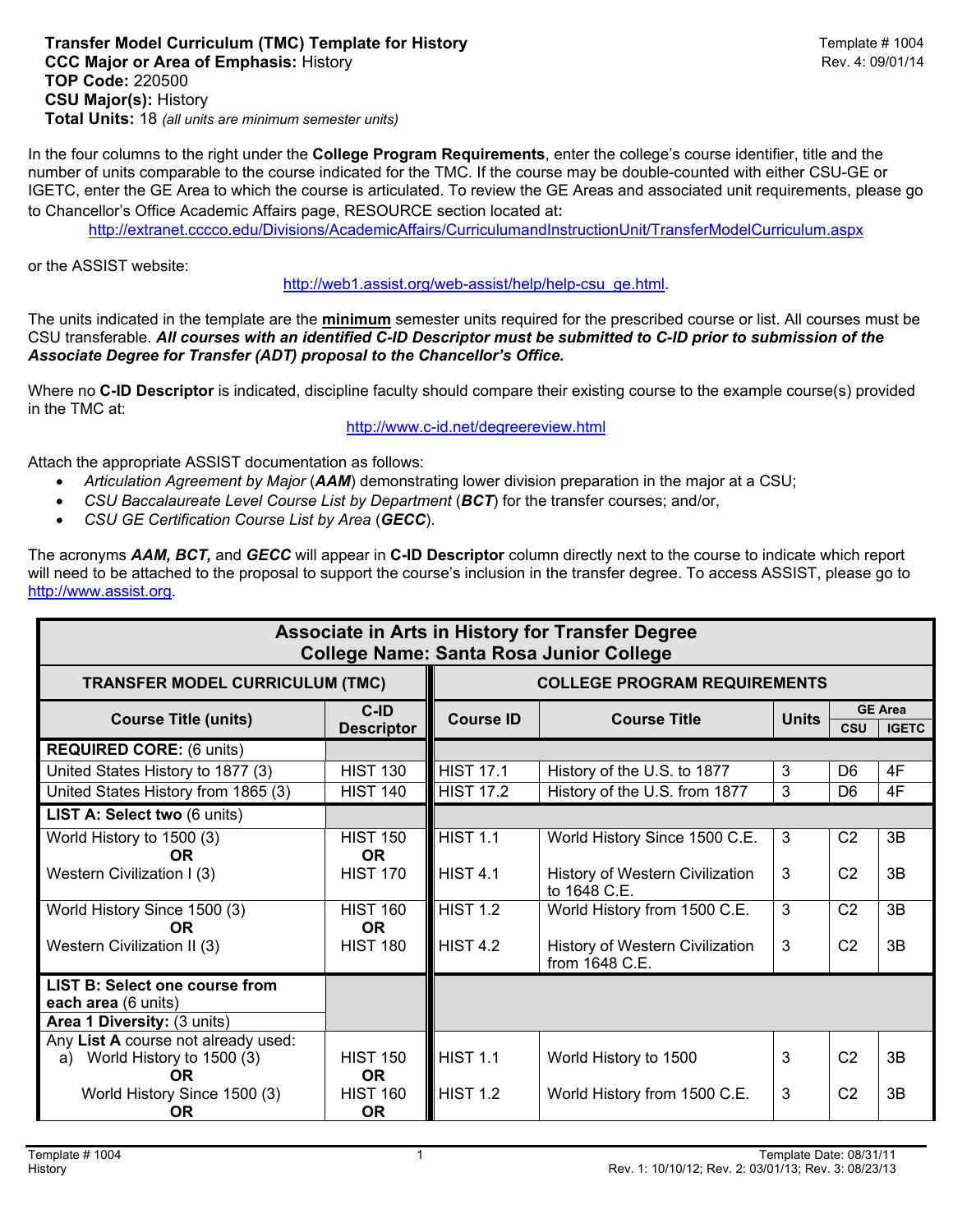| A non-western history course<br>(any history course not pertaining<br>to the US or Europe) articulated | <b>GECC</b>              | <b>ANTHRO 2</b>                      | <b>Cultural Anthropology</b>                                    | 3                 | D1,<br>D <sub>5</sub> ,<br>D6,   | 4A        |
|--------------------------------------------------------------------------------------------------------|--------------------------|--------------------------------------|-----------------------------------------------------------------|-------------------|----------------------------------|-----------|
| as fulfilling CSU GE Area C or D<br>or IGETC Area 3 or 4.<br><b>OR</b>                                 | <b>OR</b><br><b>GECC</b> | <b>ANTHRO 3</b>                      | Introduction to Archaeology                                     | 3                 | D7<br>D1,<br>D <sub>5</sub> ,    | 4A        |
| Any course from the humanities<br>or social sciences (including<br>history) that addresses any         |                          | <b>ANTHRO 21</b>                     | American Folklore and Folklife                                  | 3                 | D7<br>D1,<br>D <sub>3</sub>      | 4A,<br>4C |
| historically under-represented<br>group or non-western subject                                         |                          | ANTHRO 30                            | Anthropology of Globalization                                   | 3                 | D1,<br>D7                        |           |
| articulated as fulfilling CSU GE<br>Area C or D or IGETC Area 3                                        |                          | <b>ANTHRO 31</b>                     | Mesoamerican Orgins of Latino<br>Culture                        | 3                 | C <sub>2</sub>                   | 3B        |
| or 4.                                                                                                  |                          | <b>ANTHRO 32</b>                     | Native Cultures of North<br>America                             | $\mathbf{3}$      | D1,<br>D <sub>3</sub>            | 4A,<br>4C |
| b) A language other than English<br>which is articulated as fulfilling                                 | <b>GECC</b>              | <b>ANTHRO 34</b>                     | Native Cultures of California                                   | 3                 | D1,<br>D <sub>3</sub>            | 4A,<br>4C |
| CSU GE Area C2 or IGETC Area<br>3B.                                                                    |                          | ANTHRO 43<br><b>ART 1.1</b>          | Native American Art and<br>Culture<br>World Art History to 1500 | 3<br>3            | C <sub>1</sub><br>C <sub>1</sub> | 3A<br>3A  |
|                                                                                                        |                          | <b>ART 1.2</b>                       | World Art History since 1500                                    | 3                 | C <sub>1</sub>                   | 3A        |
|                                                                                                        |                          | COUN <sub>7</sub>                    | <b>Identity &amp; Cultural Diversity</b>                        | 3                 | D3,<br>D7                        |           |
|                                                                                                        |                          | ENGL <sub>31</sub>                   | African American Arts and<br>Literature                         | 3                 | C <sub>2</sub>                   | 3B        |
|                                                                                                        |                          | ENGL <sub>33</sub>                   | Chicano/Chicana Arts and<br>Literature                          | 3                 | C <sub>2</sub>                   | 3B        |
|                                                                                                        |                          | HIST <sub>5</sub>                    | History of the Modern Middle<br>East                            | 3                 | D <sub>6</sub>                   | 4F        |
|                                                                                                        |                          | <b>HIST 8.1</b>                      | History of Latin America to<br>1830                             | 3                 | D <sub>6</sub>                   | 4F        |
|                                                                                                        |                          | <b>HIST 8.2</b>                      | History of Latin America from<br>1830 to Present                | 3                 | D <sub>6</sub>                   | 4F        |
|                                                                                                        |                          | <b>HIST 18.1</b>                     | History of Women in the U.S.<br>to 1877                         | 3                 | D4,<br>D <sub>6</sub>            | 4D,<br>4F |
|                                                                                                        |                          | <b>HIST 18.2</b>                     | History of Women in the U.S.<br><b>Since 1877</b>               | 3                 | D4,<br>D <sub>5</sub>            | 4D,<br>4F |
|                                                                                                        |                          | <b>HIST 21</b>                       | Race, Ethnicity, and Gender in<br><b>American Culture</b>       | 3                 | D3,<br>D4,<br>D <sub>6</sub>     | 4C,<br>4F |
|                                                                                                        |                          | <b>HIST 22</b>                       | History of California                                           | 3                 | D3,<br>D <sub>6</sub>            | 4C,<br>4F |
|                                                                                                        |                          | HIST <sub>26</sub>                   | History of Chicanos and<br>Latinos from 1848 to present         | 3                 | D3,<br>D <sub>6</sub>            | 4C,<br>4F |
|                                                                                                        |                          | HIST 30                              | African American History                                        | 3                 | D <sub>3</sub><br>D <sub>6</sub> | 4C,<br>4F |
|                                                                                                        |                          | HIST <sub>33</sub><br><b>HUMAN 5</b> | History of Mexico<br>World Humanities: Arts, Ideas              | $\mathbf{3}$<br>3 | D <sub>6</sub><br>C <sub>2</sub> | 4F<br>3B  |
|                                                                                                        |                          | <b>HUMAN 6</b>                       | and Values<br>Humanities in the United<br><b>States</b>         | $\mathfrak{S}$    | C <sub>2</sub>                   | 3B        |
|                                                                                                        |                          | <b>HUMAN 14</b>                      | Popular Culture in the United<br><b>States</b>                  | 3                 | C <sub>2</sub>                   | 3B        |
|                                                                                                        |                          | HUMAN 20                             | The Humanities in Asia: Arts,<br><b>Ideas and Values</b>        | 3                 | C <sub>2</sub>                   | 3B        |
|                                                                                                        |                          | <b>HUMAN 21</b>                      | The Humanities in the Middle<br>East                            | 3                 | C <sub>2</sub>                   | 3B        |
|                                                                                                        |                          | HUMAN 22                             | The Humanities in Africa:<br>Arts, Ideas, and Values            | 3                 | C <sub>2</sub>                   | 3B        |
|                                                                                                        |                          | HUMAN 23                             | Culture and Values in Latin<br>Amerca and the Caribbean         | 3                 | C <sub>2</sub>                   | 3B        |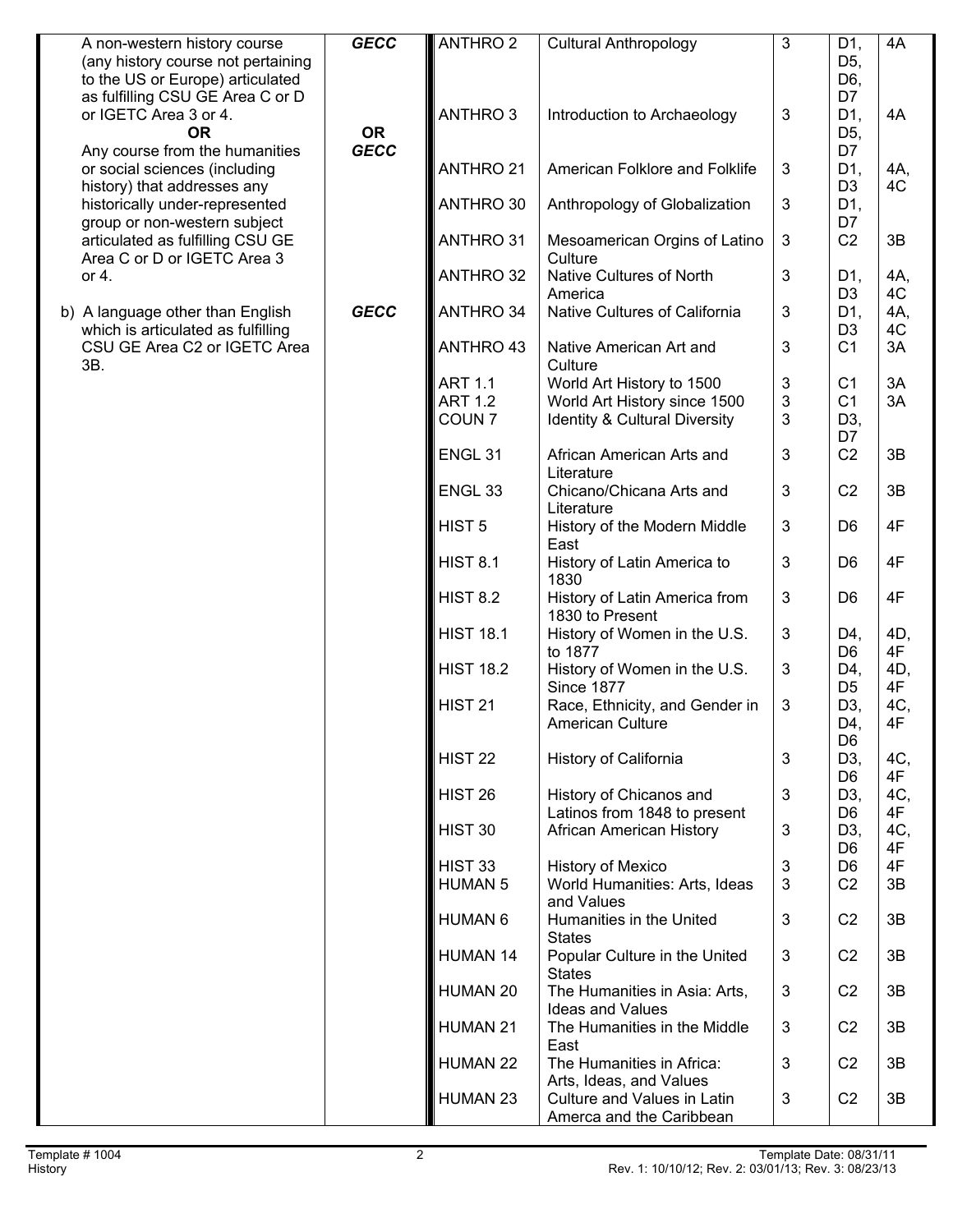|                                                                                                                        |                          | MUSC <sub>9</sub><br>RELS 15<br><b>SOC 30</b><br>THAR <sub>6</sub> | Jazz Appreciation<br>Islam<br>Race and Ethnic Relations<br>Multicultural Perspectives in | 3<br>3<br>3<br>3 | C <sub>1</sub><br>C <sub>2</sub><br>D <sub>0</sub><br>D <sub>3</sub><br>C <sub>1</sub> | 3A<br>3B<br>4C,<br>4J<br>3A |
|------------------------------------------------------------------------------------------------------------------------|--------------------------|--------------------------------------------------------------------|------------------------------------------------------------------------------------------|------------------|----------------------------------------------------------------------------------------|-----------------------------|
|                                                                                                                        |                          | FREN 1                                                             | American Theatre<br>Elementary French, Part 1                                            | 4                | C <sub>2</sub>                                                                         | 6A                          |
|                                                                                                                        |                          | FREN 2                                                             | Elementary French, Part 2                                                                | 4                | C <sub>2</sub>                                                                         | 3B,                         |
|                                                                                                                        |                          | FREN <sub>3</sub>                                                  | Intermediate French-Part 1                                                               | 4                | C <sub>2</sub>                                                                         | 6A<br>3B,<br>6A             |
|                                                                                                                        |                          | FREN 4                                                             | Intermedate French-Part 2                                                                | 4                | C <sub>2</sub>                                                                         | 3B,<br>6A                   |
|                                                                                                                        |                          | GERM 1<br>GERM <sub>2</sub>                                        | <b>Elementary German-Part 1</b><br><b>Elementary German-Part 2</b>                       | 4<br>4           | C <sub>2</sub><br>C <sub>2</sub>                                                       | 6A<br>3B,                   |
|                                                                                                                        |                          | GERM <sub>3</sub>                                                  | Intermediate German-Part 1                                                               | 4                | C <sub>2</sub>                                                                         | 6A<br>3B,<br>6A             |
|                                                                                                                        |                          | GERM 4                                                             | Intermediate German-Part 2                                                               | 4                | C <sub>2</sub>                                                                         | 3B,<br>6A                   |
|                                                                                                                        |                          | <b>ITAL 1</b>                                                      | <b>Elementary Italian-Part 1</b>                                                         | 4                | C <sub>2</sub>                                                                         | 6A<br>3B,                   |
|                                                                                                                        |                          | <b>ITAL 2</b>                                                      | Elementary Italian-Part 2                                                                | 4                | C <sub>2</sub>                                                                         | 6A<br>3B,                   |
|                                                                                                                        |                          | <b>ITAL 3</b>                                                      | Intermediate Italian-Part 1                                                              | 4                | C <sub>2</sub>                                                                         | 6A<br>3B,                   |
|                                                                                                                        |                          | <b>ITAL 4</b><br>SPAN <sub>1</sub>                                 | Intermediate Italian-Part 2<br><b>Elementary Spanish-Part 1</b>                          | 4<br>4           | C <sub>2</sub><br>C <sub>2</sub>                                                       | 6A<br>6A                    |
|                                                                                                                        |                          | SPAN <sub>2</sub>                                                  | <b>Elementary Spanish-Part 2</b>                                                         | 4                | C <sub>2</sub>                                                                         | 3B,<br>6A                   |
|                                                                                                                        |                          | SPAN <sub>3</sub>                                                  | Intermediate Spanish-Part 1                                                              | 4                | C <sub>2</sub>                                                                         | 3B,<br>6A                   |
|                                                                                                                        |                          | SPAN 4                                                             | Intermediate Spanish-Part 2                                                              | $\overline{4}$   | C <sub>2</sub>                                                                         | 3B,<br>6A                   |
| <b>Area 2: (3 units)</b>                                                                                               |                          |                                                                    |                                                                                          |                  |                                                                                        |                             |
| Any history course (including LIST A<br>courses not already used) or any non-<br>history course from the humanities or | <b>GECC</b>              | <b>ART 2.1</b>                                                     | <b>History and Aesthetic</b><br>Appreciation of Pre-Historic to<br>Gothic Art            | 3                | C <sub>1</sub>                                                                         | 3A                          |
| social sciences related to history<br>articulated as fulfilling CSU GE Area C<br>or D or IGETC Area 3 or 4.            |                          | <b>ART 2.2</b>                                                     | <b>History and Aesthetic</b><br>Appreciation of Late Gothic to<br>Impressionist Art      | 3                | C <sub>1</sub>                                                                         | 3A                          |
| <b>OR</b><br>Any introductory level social sciences                                                                    | <b>OR</b><br><b>GECC</b> | <b>ART 2.3</b>                                                     | History and Appreciation of<br>Modern Art                                                | 3                | C <sub>1</sub>                                                                         | 3A                          |
| course articulated as fulfilling CSU GE                                                                                |                          | ECON 1                                                             | Macroeconomics                                                                           | 3                | D <sub>2</sub>                                                                         | 4B                          |
| Area D or IGETC Area 4.                                                                                                |                          | ECON <sub>2</sub><br>ECON <sub>12</sub>                            | Microeconomics<br>Introduction to Economics and                                          | 3<br>3           | D <sub>2</sub><br>D <sub>2</sub>                                                       | 4B<br>4B                    |
|                                                                                                                        |                          |                                                                    | the Environment                                                                          |                  |                                                                                        |                             |
|                                                                                                                        |                          | <b>ENGL 30.1</b>                                                   | American Literature: Pre-<br>Colonial Period to the Civil War                            | 3                | C <sub>2</sub>                                                                         | 3B                          |
|                                                                                                                        |                          | <b>ENGL 30.2</b>                                                   | American Literature from 1865<br>to the Present                                          | 3                | C <sub>2</sub>                                                                         | 3B                          |
|                                                                                                                        |                          | <b>ENGL 46.1</b>                                                   | Survey of English Literature,<br>Part 1                                                  | 3                | C <sub>2</sub>                                                                         | 3B                          |
|                                                                                                                        |                          | <b>ENGL 46.2</b>                                                   | Survey of English Literature,<br>Part 2                                                  | 3                | C <sub>2</sub>                                                                         | 3B                          |
|                                                                                                                        |                          | GEOG <sub>3</sub>                                                  | Regional Geography                                                                       | 3                | D <sub>5</sub>                                                                         | 4E                          |